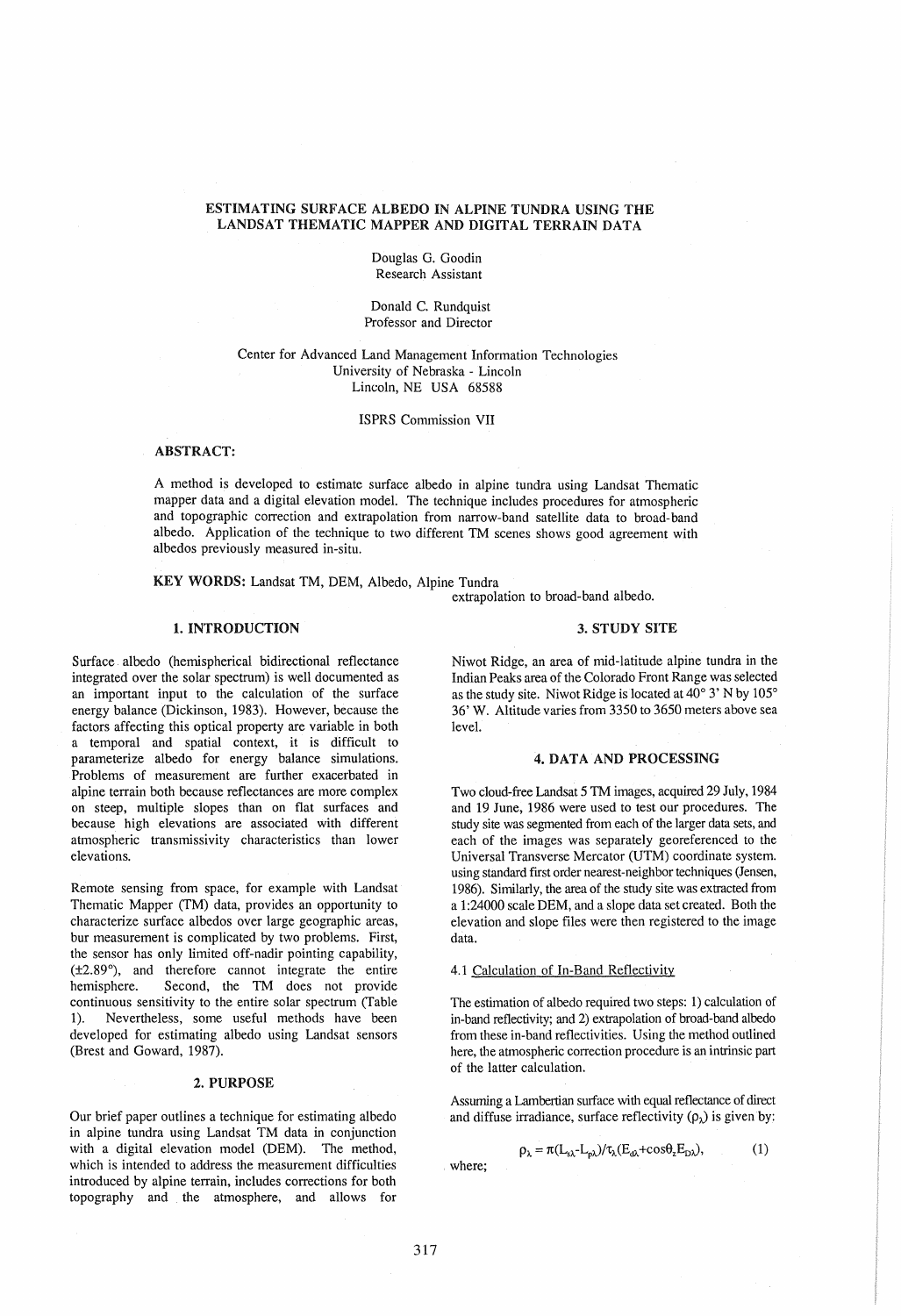$\theta_{z}$  = solar zenith angle with respect to an arbitrarily inclined slope (Garnier and Ohmura, 1968),

 $\tau_{\lambda}$  = atmospheric transmittance,

 $E_{\text{D}\lambda}$  and  $E_{d\lambda}$  = direct and diffuse beam irradiance at the surface (Iqbal, 1983),  $L_{\text{P}\lambda}$  = path radiance,

and the radiance received at the satellite  $(L_{s})$  is:

$$
L_{s\lambda} = (DN_{\lambda}/DN_{\text{max}})(L_{\text{max}}L_{\text{min}}) + L_{\text{min}}\lambda, \tag{2}
$$

where;

 $DN_1$  = pixel digital value per band,  $DN_{\text{max } \lambda}$  = maximum digital value per band (255),  $L_{\text{max }\lambda}$  and  $L_{\text{min }\lambda}$  = maximum and minimum radiance detectable by the sensor per band.

Path radiance  $(L_{p\lambda})$  was evaluated using a clear oligotrophic lake as a calibration standard (Ahearn, 1977). In this study, Lake Isabelle, located immediately north of Niwot Ridge, was used as the reference standard.

Atmospheric transmittance  $(\tau_{\lambda})$ , which is a function of ozone, precipitable water, and aerosol content, takes the form (Dozier and Frew, 1981):

$$
\tau_{\lambda} = \exp[-2(k_{o\lambda}03_{z2} + k_{w\lambda}w_{z2}^{1/2} + (a/Re)\beta_{z2}\lambda^{\alpha}/1 + (a/Re))
$$
\n(3)

where;

 $k_w$  and  $k_o$  = water vapor and ozone absorption coefficients,

 $03 =$  atmospheric ozone content (mm),

 $w =$  precipitable water (mm),

 $\alpha$  = Ångstrom turbidity exponent,

 $\beta$  = Ångstrom aerosol coefficient,

 $a/Re =$  absorbtance/reflectance ratio for aerosols.

The subscript z2 indicates that scattering is occurring at atmospheric level  $P_2/2$ , where  $P_2$  is surface pressure. Equation (3) is evaluated on a pixel-by-pixel basis using path lengths and atmospheric levels determined from the digital elevation data.

## 4.2 Extrapolation of Broad-Band Albedo

Narrow-band reflectances were converted to broad-band albedo using a modification of the method of Brest and Goward (1987). This technique consists of dividing spectral reflectance curves for typical surfaces into segments of nearly-uniform reflectance, with each segment then represented by the appropriate spectral band of the satellite data. A weighting factor relative to the proportion of solar radiation within each uniform region is then multiplied by the reflectivity of the representative band. Coefficients for the weighting factors were determined by theoretical studies of atmospheric transmissivity for a clear summer day (Böer, 1977). Typical spectral reflectance curves for three cover types,

vegetated, non-vegetated, and snow, were used. For snow-free pixels, a simple vegetation index consisting of the ratio of the red *(I'M3)* and near infrared (TM4) spectral bands was used to discriminate vegetation from unvegetated areas. When the ratio was greater than 2, the surface was considered vegetated and broad-band albedo  $(\alpha_g)$  was given by:

$$
\alpha_{\rm g} = 0.526(\rho_{\rm TM2}) + 0.366(\rho_{\rm TM4}) + 0.128(\rho_{\rm TM7}),\tag{4}
$$

otherwise:

$$
\alpha_{\rm g} = 0.526(\rho_{\rm TM2}) + 0.481(\rho_{\rm TM4}),\tag{5}
$$

where;

 $p_{\text{TMx}}$  = reflectivity in TM band x.

Because of its dissimilarity with the other two cover types, snow had to be evaluated separately. An unsupervised classification technique was used to separate snow-covered from snow-free pixels. Albedo for snow-covered pixels was then calculated using:

$$
\alpha_{g} = 0.526(\rho_{TM2}) + 0.232(\rho_{TM4}) + 0.13[0.63(\rho_{TM4})] + 0.112(\rho_{TM7}).
$$
 (6)

#### 5. ACCURACY ASSESSMENT

Satellite estimated albedos were compared to those measured in-situ during July, 1987 using an Eppley-type albedometer. Details of the field collection program can be found in Goodin and Isard (1989).

To assess the statistical significance of the comparison, a sample of thirty snow and non-snow pixels were randomly collected from each image and compared to the in-situ data set using the Aspin-Welch test. Means and standard deviations for both the satellite and in-situ data sets are presented in table 2. P-values for each test appear in table 3. The results show that for both dates, the albedo estimates derived from Thematic Mapper data cannot be distinguished from those made in-situ at any statistically significant level.

# 6. DISCUSSION AND CONCLUSIONS

A simple method for estimating surface albedos using Landsat Thematic Mapper data was developed. The method includes procedures for atmospheric correction, topographic normalization, and extrapolation of broad-band albedo from narrow-band satellite measurements, but does not correct for the non-Lambertian reflection characteristics of the surface. Even so, the agreement between satellite-estimated and field measured albedo is good. Apparently, angle-of-illumination effects on reflectivity are not as pronounced in alpine tundra vegetation as they are in other vegetation canopy types such as agricultural crops. This could be attributed to the fact that tundra vegetation consists of sparse, low-lying canopies interspersed with bare ground. Canopies of this type do not seem to be subject to the factors such as internal shading and variable leaf orientation which produce the bidirectional reflectance typical of denser vegetation canopies. A